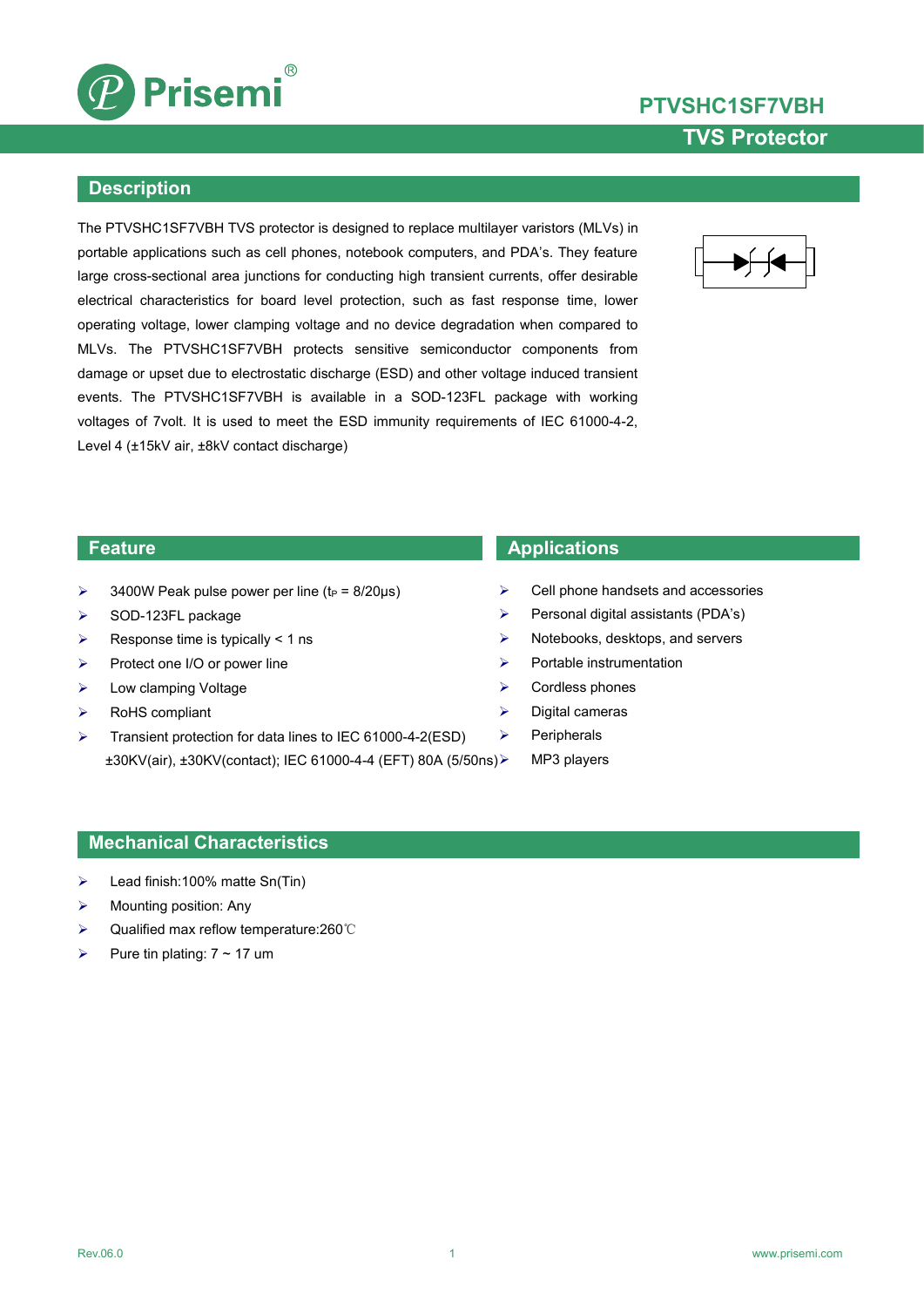# **TVS** Protector **PTVSHC1SF7VBH**

## **Electronics Parameter**

| <b>Symbol</b>              | <b>Parameter</b>                   |                                                             |
|----------------------------|------------------------------------|-------------------------------------------------------------|
| <b>V</b> <sub>RWM</sub>    | Peak Reverse Working Voltage       | $_{\rm lpp}$                                                |
| IR.                        | Reverse Leakage Current @ VRWM     |                                                             |
| $\mathsf{V}_{\mathsf{BR}}$ | Breakdown Voltage @ IT             |                                                             |
| Iт                         | <b>Test Current</b>                | Iτ<br>V <sub>C</sub> V <sub>BR</sub> V <sub>RWM</sub><br>lR |
| <b>I</b> PP                | Maximum Reverse Peak Pulse Current |                                                             |
| $\mathsf{V}_{\mathsf{C}}$  | Clamping Voltage @ I <sub>PP</sub> |                                                             |
| $P_{PP}$                   | Peak Pulse Power                   |                                                             |
| C,                         | Junction Capacitance               |                                                             |



## **Electrical characteristics per line@25**℃**( unless otherwise specified)**

| <b>Parameter</b>             | <b>Symbol</b>           | <b>Conditions</b>                     | Min. | Typ. | Max. | <b>Units</b> |
|------------------------------|-------------------------|---------------------------------------|------|------|------|--------------|
| Peak Reverse Working Voltage | <b>V</b> <sub>RWM</sub> |                                       |      |      | 7    | v            |
| Breakdown Voltage            | $V_{BR}$                | $I_t = 1mA$                           |      | 7.8  |      | V            |
| Reverse Leakage Current      | IR.                     | $VRWM = 7V$                           |      |      | 200  | μA           |
| <b>Clamping Voltage</b>      | $V_{C}$                 | $I_{PP} = 90A$ $t_P = 8/20 \mu s$     | 11   | 13   | 15   | V            |
| <b>Clamping Voltage</b>      | $V_{C}$                 | $I_{PP} = 140A$ $t_P = 8/20 \mu s$    | 12   | 15   | 18   | $\vee$       |
| <b>Clamping Voltage</b>      | $V_{C}$                 | $I_{PP} = 190A$<br>$t_P = 8/20 \mu s$ | 15   | 18   | 21   | V            |
| Junction Capacitance         | $C_j$                   | $V_R = 0V$<br>$f = 1$ MHz             | 550  | 650  | 750  | pF           |

## **Absolute maximum rating@25**℃

| Rating                                 | <b>Symbol</b>               | <b>Value</b>    | <b>Units</b> |
|----------------------------------------|-----------------------------|-----------------|--------------|
| Peak Pulse Power ( $t_P = 8/20\mu S$ ) | $P_{\text{pp}}$             | 3400            | W            |
| Lead Soldering Temperature             | Tι                          | 260 (10 sec)    | $^{\circ}$ C |
| <b>Operating Temperature</b>           | IJ                          | $-55$ to $+150$ | °C           |
| Storage Temperature                    | $\mathsf{T}_{\texttt{STG}}$ | $-55$ to $+150$ | $^{\circ}$ C |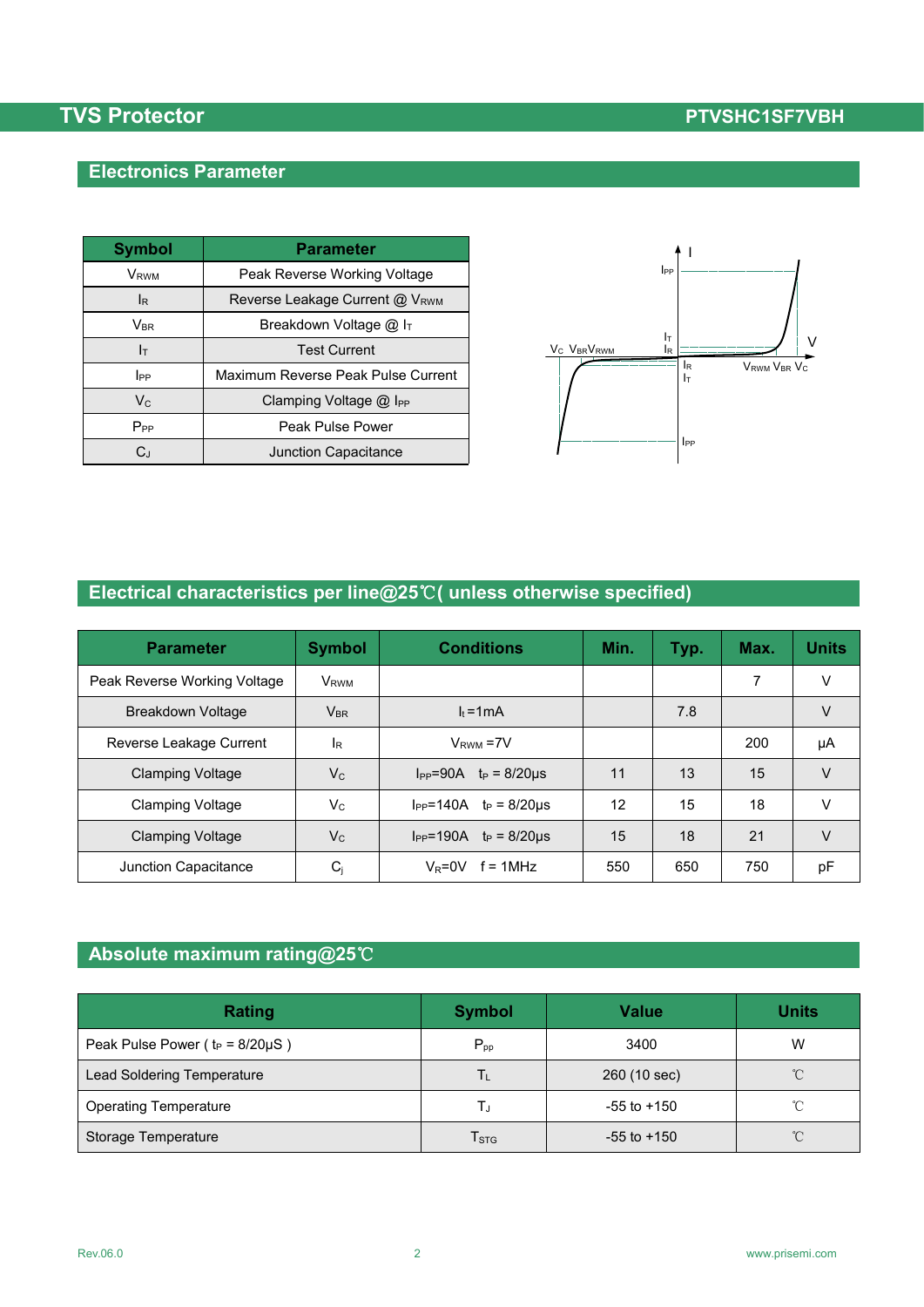## **ESD Protector PTVSHC1SF7VBH**

## **Typical Characteristics**















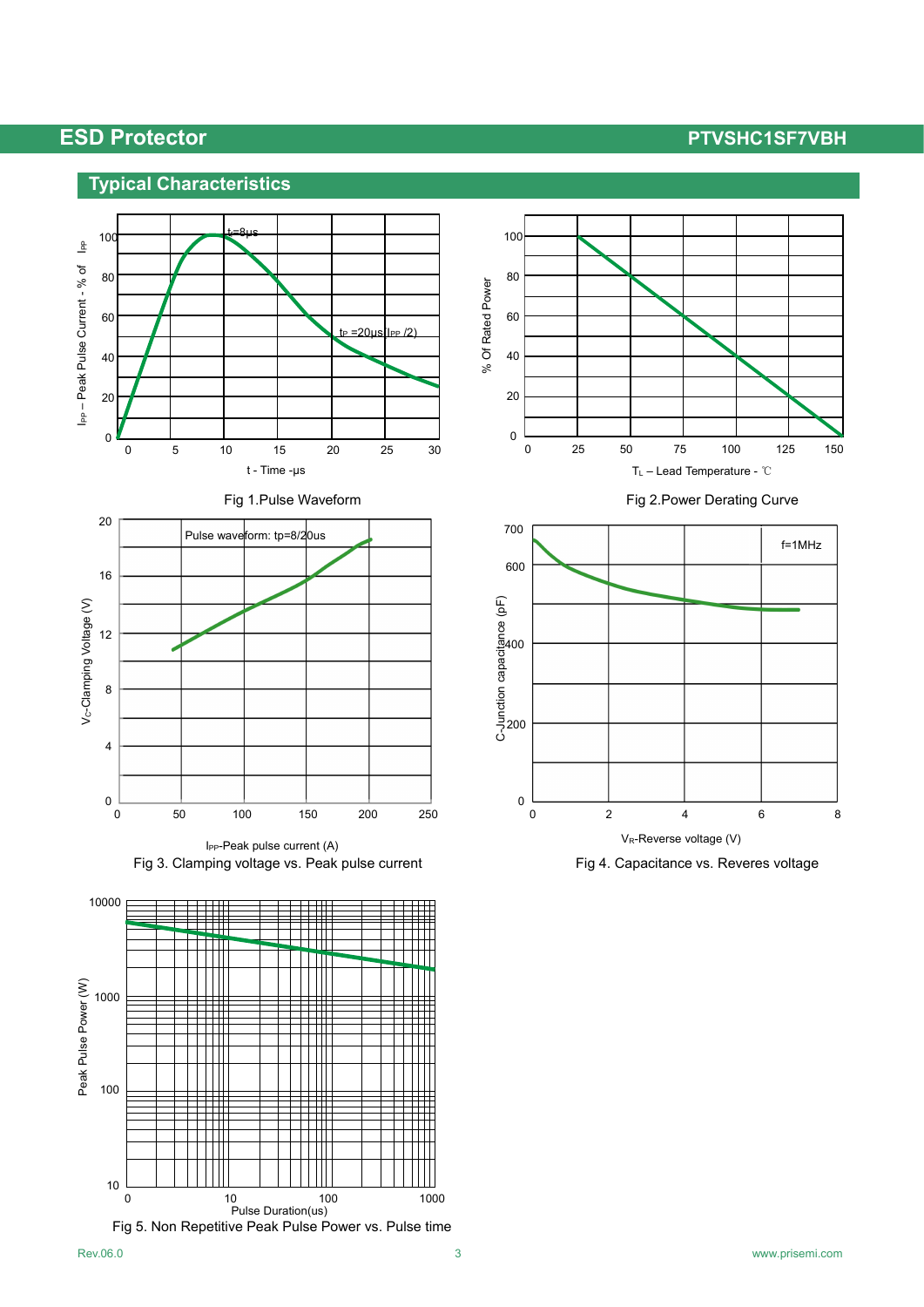## **ESD Protector PTVSHC1SF7VBH**

### **Solder Reflow Recommendation**



Peak Temp=257℃, Ramp Rate=0.802deg. ℃/sec

### **PCB Design**

For TVS diodes a low-ohmic and low-inductive path to chassis earth is absolutely mandatory in order to achieve good ESD protection. Novices in the area of ESD protection should take following suggestions to heart:

- $\triangleright$  Do not use stubs, but place the cathode of the TVS diode directly on the signal trace.
- $\triangleright$  Do not make false economies and save copper for the ground connection.
- $\triangleright$  Place via holes to ground as close as possible to the anode of the TVS diode.
- $\triangleright$  Use as many via holes as possible for the ground connection.
- $\triangleright$  Keep the length of via holes in mind! The longer the more inductance they will have.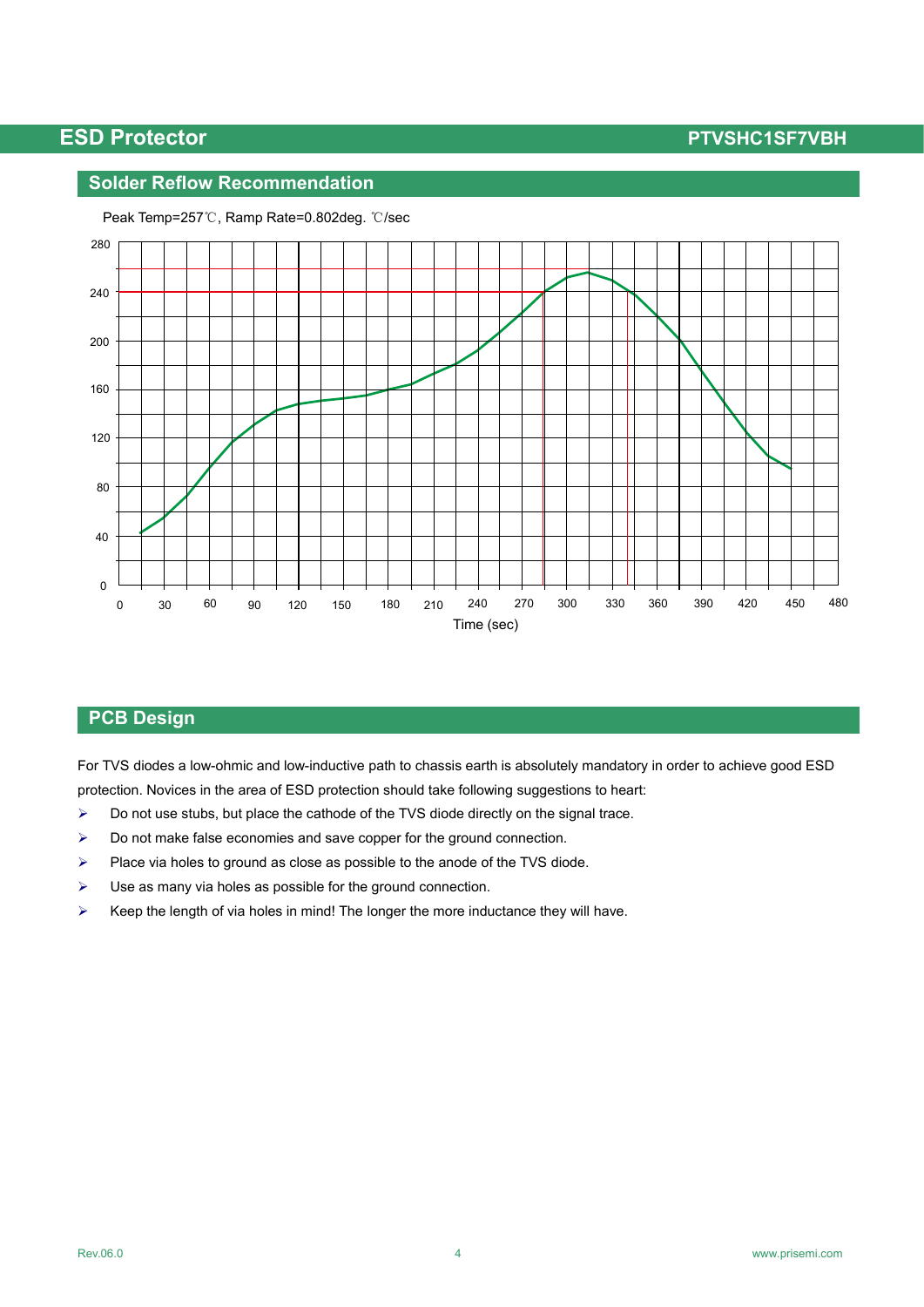# **ESD Protector PTVSHC1SF7VBH**

## **Product dimension (SOD-123FL)**







**Bottom View** 

Unit:mm

|              | <b>Inches</b> |            | <b>Millimeters</b> |            |  |
|--------------|---------------|------------|--------------------|------------|--|
| <b>Dim</b>   | <b>MIN</b>    | <b>MAX</b> | <b>MIN</b>         | <b>MAX</b> |  |
| Α            | 0.031         | 0.039      | 0.80               | 0.98       |  |
| C            | 0.002         | 0.010      | 0.05               | 0.25       |  |
| $H_E$        | 0.138         | 0.154      | 3.50               | 3.90       |  |
| E            | 0.061         | 0.077      | 1.55               | 1.95       |  |
| D            | 0.098         | 0.114      | 2.50               | 2.90       |  |
| g            | 0.020         | 0.043      | 0.50               | 1.10       |  |
| e            | 0.024         | 0.039      | 0.60               | 1.00       |  |
| $\mathsf{k}$ | 0.004         |            | 0.10               |            |  |
| $\angle$     | $7^\circ$     |            |                    |            |  |

 $\Phi$ 



**Suggested PCB Layout**

Unit:mm

**Marking information**



|--|

| <b>Device</b>   | Package                    | Reel | Shipping            |
|-----------------|----------------------------|------|---------------------|
| ISF7VBH<br>vəny | 123F<br>(Pb-Free)<br>SOD-′ | 70   | 3000<br>Tape & Reel |